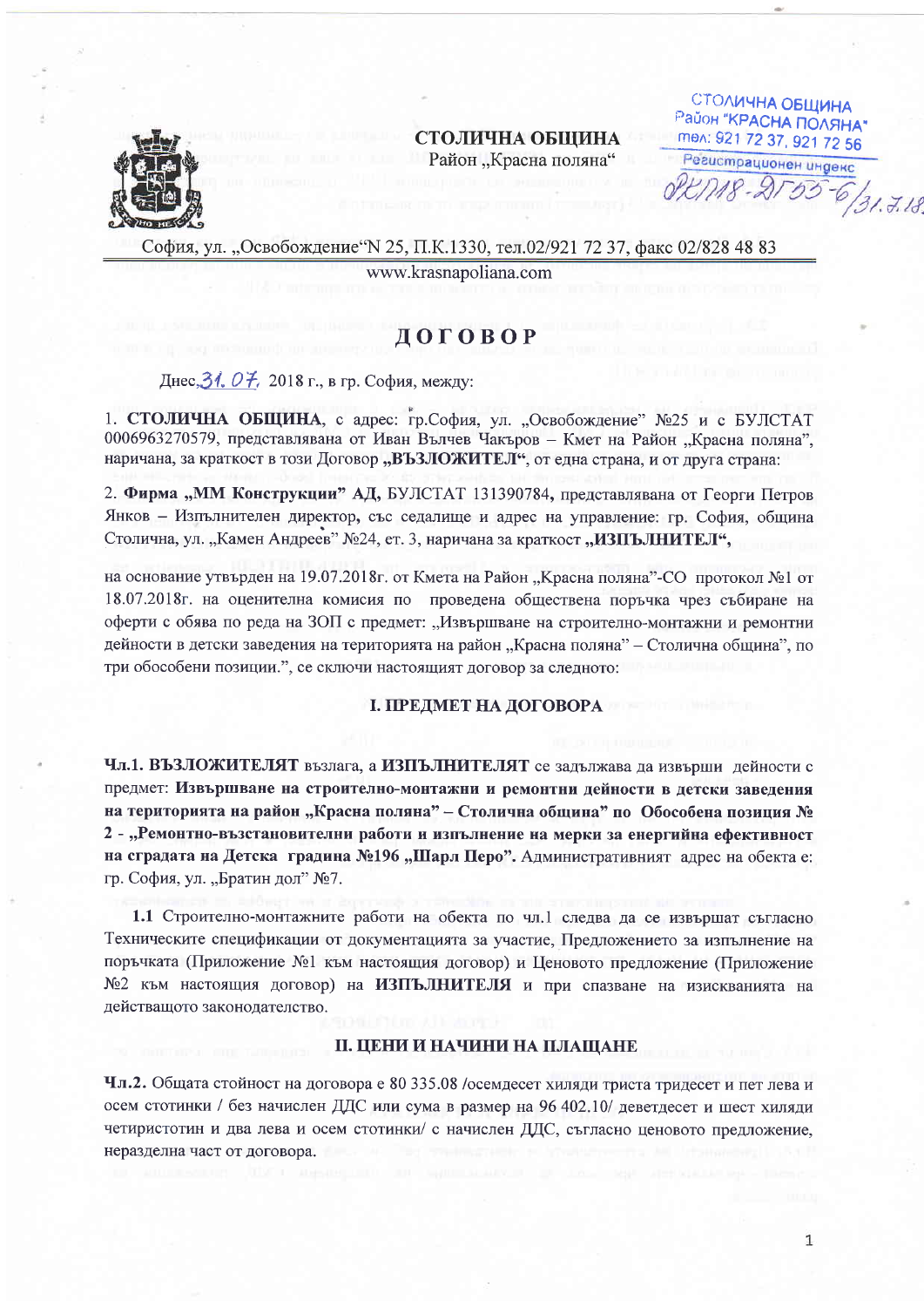2.1. Разплащането на извършените СМР, ще се извършва по единични цени, съгласно ценовото предложение и КСС на ИЗПЪЛНИТЕЛЯ, въз основа на двустранен приемнопредавателен протокол за установяване на извършени СМР, подлежащи на разплащане и представена фактура, в 30 (тридесет) дневен срок от издаването й.

2.2. Посочените в документацията количества и видовете СМР могат да претърпят промяна по време на строителството. За действително извършени и подлежащи на разплащане се считат само тези видове работи, които са отразени в акт за извършени СМР.

2.3. Поръчката се финансира от Специализирания общински приватизационен фонд. Плащането по настоящия договор ще се осъществи при осигуряване на финансов ресурс и при условията на чл.114 от ЗОП.

Чл.3. Плащането на непредвидените разходи - ако е приложимо, се реализира при окончателното плащане на СМР. Непредвидени разходи за СМР са разходите, свързани с увеличаване на заложените количества строителни и монтажни работи, които не са могли да бъдат предвидени, но при изпълнение на дейностите са обективно необходими за изпълнение на обекта. Непредвидените, допълнително възникнали видове СМР се определят с констативен протокол между ВЪЗЛОЖИТЕЛ, и ИЗПЪЛНИТЕЛ и ще се разплащат от 10-те процента на непредвидените СМР, включени в цената на договора по утвърдени от ВЪЗЛОЖИТЕЛЯ цени, съставени при предложените в Офертата на ИЗПЪЛНИТЕЛЯ елементи на ценообразуване, както следва:

| - часова ставка                            | $6.00$ лв./ч. час |
|--------------------------------------------|-------------------|
| - допълнителни разходи върху труда         | $100\%$           |
| - допълнителни разходи върху механизацията | $20\%$            |
| - доставно-складови разходи                | $10\%$            |
| - печалба                                  | 10 %              |

като разходните норми за труд и механизация се залагат в единичните цени, съгласно актуализираните издания на СЕК. Ако някои видове работи липсват в тези норми, ще се прилагат съгласувани от ВЪЗЛОЖИТЕЛЯ Местни норми време;

цените на материалите ще се доказват с фактури и не трябва да надвишават цените на производители или официални дистрибутори. Чл.4. Плащанията ще бъдат извършвани по следната банковата сметка с титуляр  $BAHKA$ :  $BIC:$ ИЗПЪЛНИТЕЛЯ: IBAN:

#### СРОК НА ДОГОВОРА **III.**

Чл.5. Срокът за изпълнение на СМР е 45 /четиридесет и пет / календарни дни, считано от датата на подписването на договора.

# **IV. ПРИЕМАНЕ НА РАБОТАТА**

Чл.6. Приемането на строителните и монтажните работи, след подписване на двустранен приемно-предавателен протокол за установяване на извършени СМР, подлежащи на разплащане.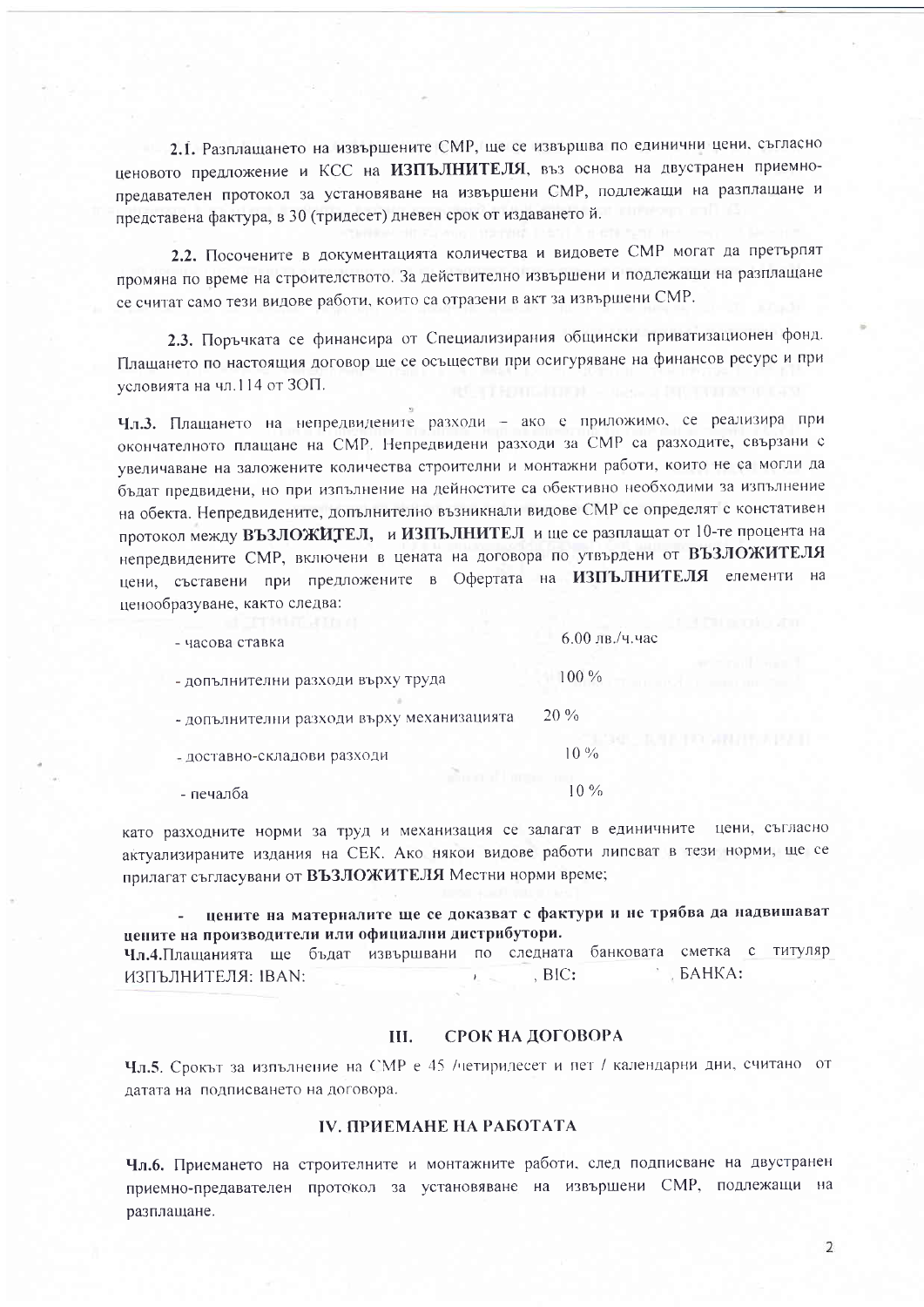Чл.7. За извършените СМР се съставят актове и протоколи, съгласно ЗУТ и Наредба № 3/31.06.2003 г. за съставяне на актове и протоколи по време на строителството.

Чл. 8. Когато ИЗПЪЛНИТЕЛЯТ се е отклонил от предмета на договора или работата му е с недостатьци, ВЪЗЛОЖИТЕЛЯТ има право да откаже нейното приемане и заплащането на част или на цялото възнаграждение, докато ИЗПЪЛНИТЕЛЯТ не изпълни своите задължения по договора.

#### V. ПРАВА, ЗАДЪЛЖЕНИЯ И ОТГОВОРНОСТИ НА СТРАНИТЕ

#### А. НА ВЪЗЛОЖИТЕЛЯ

#### Чл.9. ВЪЗЛОЖИТЕЛЯТ се залължава:

1. В случай, че възложеното с настоящия договор е изпълнено от ИЗПЪЛНИТЕЛЯ в договорените срокове, вид, количество и качество ВЪЗЛОЖИТЕЛЯТ е длъжен да приеме и заплати изпълнените работи.

2. Да осигури ИНВЕСТИТОРСКИЯТ КОНТРОЛ при извършване на СМР.

3. Да участва със свой представител при приемане на обекта.

4. Да уведомява ИЗПЪЛНИТЕЛЯ писмено в 5(пет) дневен срок след установяване на появили се в гаранционния срок дефекти.

Чл.10. ВЪЗЛОЖИТЕЛЯТ има право да проверяват изпълнението на този договор по всяко време, относно качеството на видовете работи, вложените материали и спазване правилата за безопасна работа по начин, незатрудняващ работата на ИЗПЪЛНИТЕЛЯ.

Чл.11. ВЪЗЛОЖИТЕЛЯТ има право при констатиране на некачествено извършени работи, влагане на некачествени или нестандартни материали, да спира извършването на СМР до отстраняване на нарушението. Подмяната на същите и отстраняването на нарушенията са за сметка на ИЗПЪЛНИТЕЛЯ.

Чл.12. ВЪЗЛОЖИТЕЛЯТ не носи отговорност за действия или бездействия на ИЗПЪЛНИТЕЛЯ, в резултат на които възникнат:

1. Смърт или злополука, на което и да било физическо лице;

2. Загуба или нанесена вреда на каквото и да било имущество, вследствие изпълнение предмета на договора през времетраене на строителството.

# Б. НА ИЗПЪЛНИТЕЛЯ

# Чл. 13. ИЗПЪЛНИТЕЛЯТ се задължава:

1. Да изпълни възложената задача качествено и в договорения срок по чл.5, като организира и координира цялостния процес на строителството в съответствие с:

• поетите ангажименти, съгласно предложението с приложенията към него, неразделна част от договора:

• действащата нормативна уредба в Република България - за строителство, безопасност и хигиена на труда, и пожарна безопасност.

2. Да влага при изпълнението качествени материали, отговарящи на изискванията на Наредба за съществените изисквания към строежите и оценяване съответствието на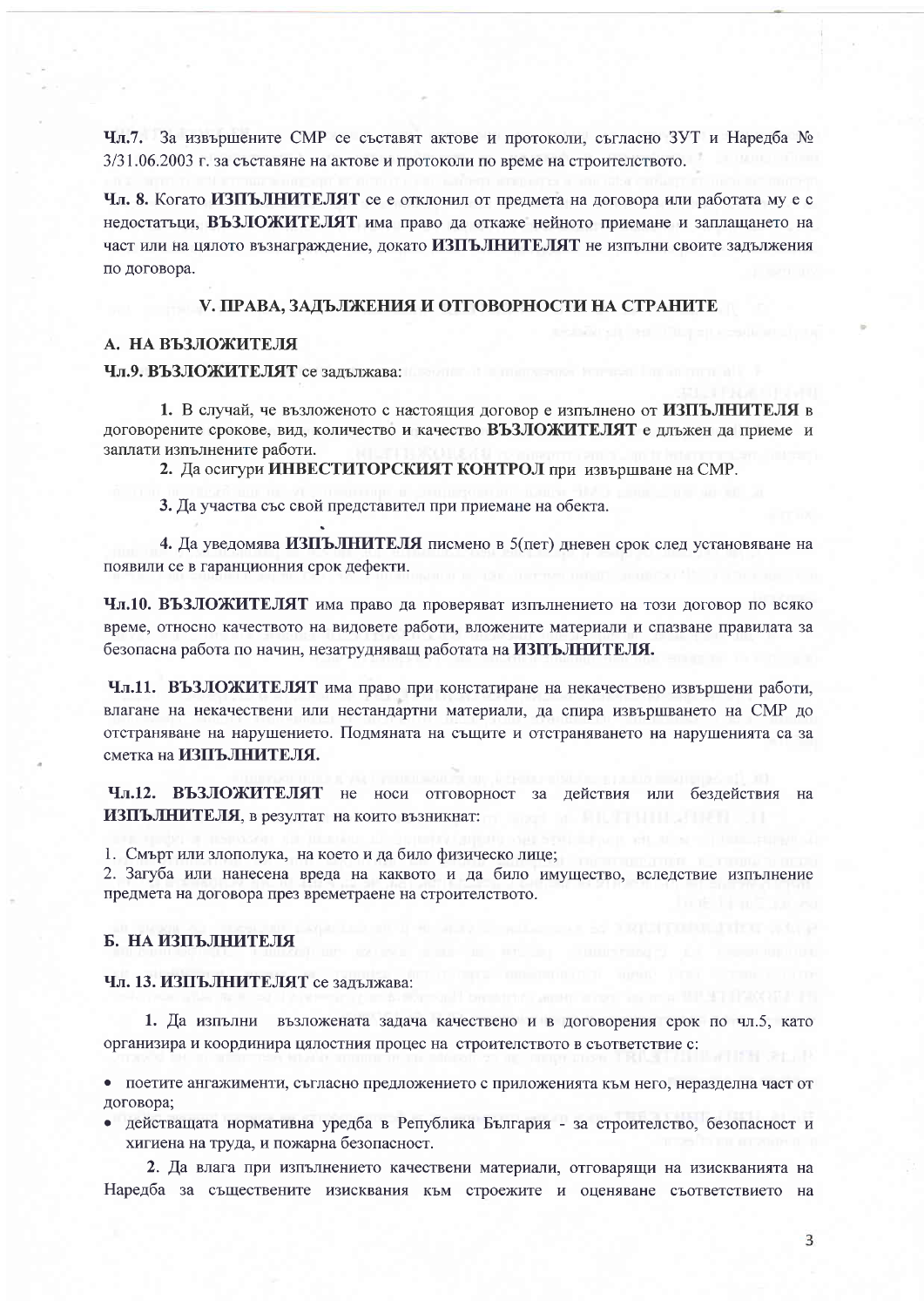строителните продукти, за които да представя при поискване от ВЪЗЛОЖИТЕЛЯ необходимите сертификати и фактури за придобиването им. Строителните продукти, предназначени за трайно влагане в сградата трябва да са годни за предвижданата им употреба и да удовлетворяват основните изисквания към строежите в продължение на икономически обоснован период на експлоатация и да отговарят на съответните технически спецификации и националните, европейски и международни изисквания по отношение на предвидената употреба.

3. Да предоставя на ВЪЗЛОЖИТЕЛЯ възможност да извършват контрол по изпълнението на работите на обекта.

4. Ла изпълнява всички нареждания и заповеди по изпълнението на СМР, дадени от ВЪЗЛОЖИТЕЛЯ.

5. Да извършва за своя сметка всички работи по отстраняването на виновно допуснати грешки, недостатыци и др., констатирани от ВЪЗЛОЖИТЕЛЯ.

6. Да не изпълнява СМР извън договорените, в противен случай ще бъдат за негова сметка.

7. Да съставя, оформя и представя необходимите документи за разплащане, отчитащи извършените СМР (количествени сметки, акт за извършени СМР, акт за разплащане на СМР и фактури).

8. Да уведомява своевременно писмено ВЪЗЛОЖИТЕЛЯ винаги, когато съществува опасност от забавяне или нарушаване изпълнението на срока по чл.5.

9. Преди приемателната комисия, ИЗПЪЛНИТЕЛЯТ да почисти и отстрани от обекта цялата своя механизация, излишните материали, отпадъци и различните видове временни работи.

10. Да охранява обекта за своя сметка, до въвеждането му в експлоатация.

11. ИЗПЪЛНИТЕЛЯ в срок от три дни от сключването на договор за подизпълнение или на допълнително споразумение за замяна на посочен в офертата подизпълнител изпълнителят изпраща копие на договора или на допълнителното споразумение на възложителя заедно с доказателства, че са изпълнени условията по чл. 66, ал. 2 и 11 ЗОП.

Чл.14. ИЗПЪЛНИТЕЛЯТ се задължава да сключи и да поддържа надлежно по време на изпълнението на строителните работи за своя сметка застраховка "Професионална отговорност", като лице изпълняващо строителна дейност за вреди, причинени на ВЪЗЛОЖИТЕЛЯ или на трети лица, съгласно Наредбата за условията и реда за задължително застраховане в проектирането и строителството (Д.В. бр.17/2004г.).

Чл.15. ИЗПЪЛНИТЕЛЯТ няма право да се позове на незнание и/или непознаване на обекта, предмет на договора.

Чл.16. ИЗПЪЛНИТЕЛЯТ носи пълна отговорност за безопасността на всички видове работи и лейности на обекта.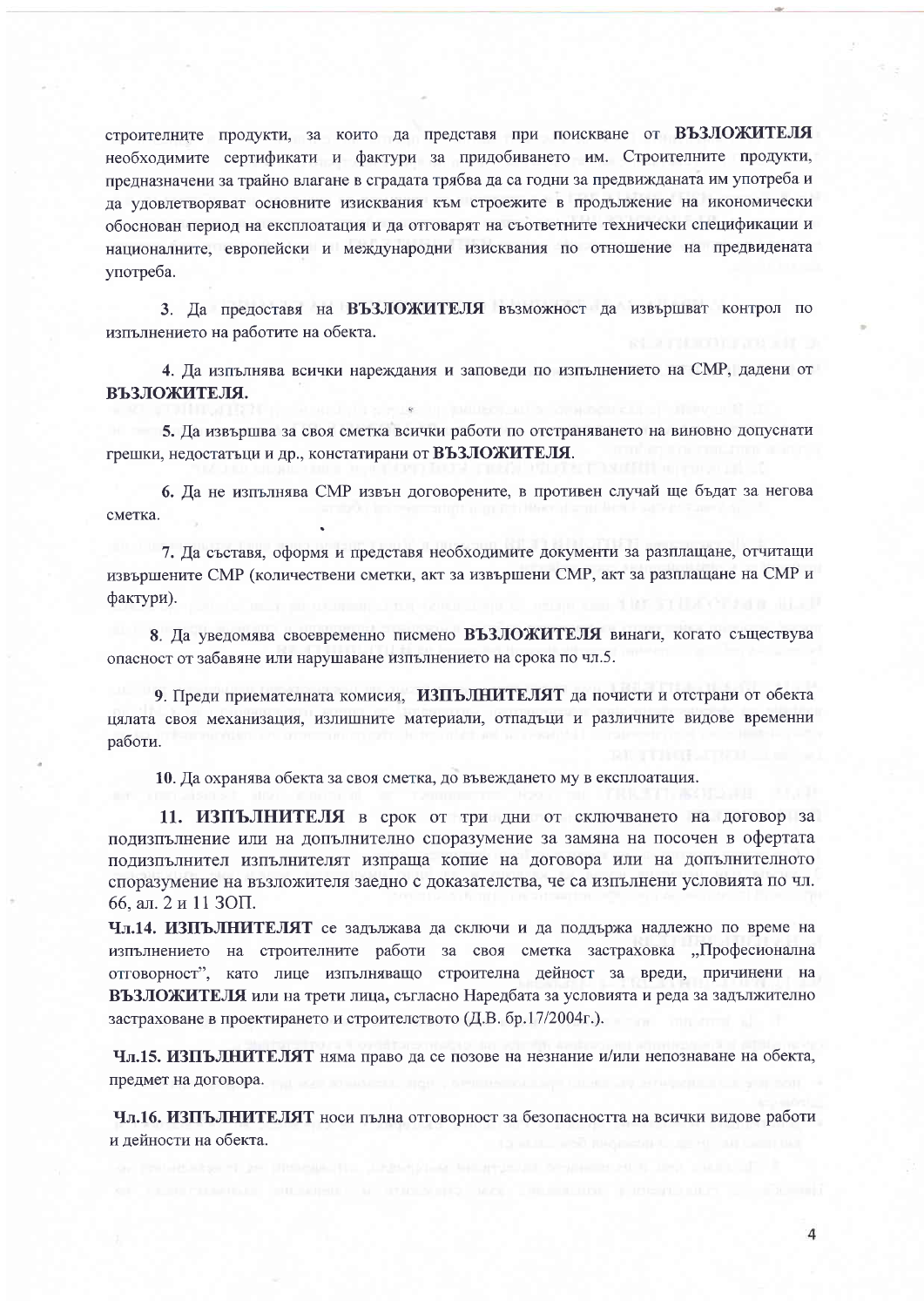Чл.17. (1) ИЗПЪЛНИТЕЛЯТ по време на изпълнението на СМР се задължава да не допуска повреди или разрушения на инженерната инфраструктура в и извън границите на обекта, при осъществяване на действия по изпълнение на договора.

(2). В случай, че по своя вина ИЗПЪЛНИТЕЛЯТ причини щети по предходната алинея, то възстановяването им е за негова сметка.

Чл.18. ИЗПЪЛНИТЕЛЯТ се задължава да не допуска замърсяване на улици и околната среда, да осигурява опазване на дърветата, тротоарите и площадките. Санкциите при констатирани нарушения са за сметка на ИЗПЪЛНИТЕЛЯ.

Чл.18.1. При извършване на СМР ИЗПЪЛНИТЕЛЯТ да вземе мерки за намаляване на неорганизираните прахови емисии, минимум чрез оросяване на строителната площадка и пътната настилка в границите на обекта, съгласно «Програмата за управление на качеството на атмосферния въздух на Столична община за периода 2015-2020г. – намаляване на емисиите и достигане на установените норми за фини прахови частици ФПЧ».

Чл.19. Ако за изпълнението на договора се налага ИЗПЪЛНИТЕЛЯТ да ползва взривни, горивни и/или други опасни материали, представляващи заплаха за здравето и сигурността на населението, същият е длъжен да спазва стриктно действащите разпоредби в Република България.

#### **VI. ГАРАНЦИОННИ СРОКОВЕ**

Чл.20. (1). Гаранционният срок на всички извършени СМР е 5 /пет/ години, съгласно предложението на ИЗПЪЛНИТЕЛЯ.

(2). Гаранционният срок тече от датата на подписването на двустранен приемнопредавателен протокол за установяване на извършени СМР, подлежащи на разплащане.

(3). При поява на дефекти в срока на ал.1, ВЪЗЛОЖИТЕЛЯТ уведомява писмено ИЗПЪЛНИТЕЛЯ в 5(пет) дневен срок след установяването им.

(4). ИЗПЪЛНИТЕЛЯТ се задължава да отстрани за своя сметка появили се в гаранционния срок дефекти, в срок определен с констативен протокол, съставен от Комисия на ВЪЗЛОЖИТЕЛЯ. Констативният протокол се съобщава на изпълнителя по реда чл.31.

#### **VII. УСЛОВИЯ ЗА ПРЕКРАТЯВАНЕ НА ДОГОВОРА**

Чл.21. Настоящият договор може да бъде прекратен:

1. С изпълнение на задълженията по договора и/или изтичане на срока от страна на ИЗПЪЛНИТЕЛЯ.

2. Преди изтичане срока на договора:

2.1. По взаимно съгласие;

2.2. С писмено уведомление от ВЪЗЛОЖИТЕЛЯ до ИЗПЪЛНИТЕЛЯ при забавяне на строителството с повече от 10 (десет) календарни дни.

5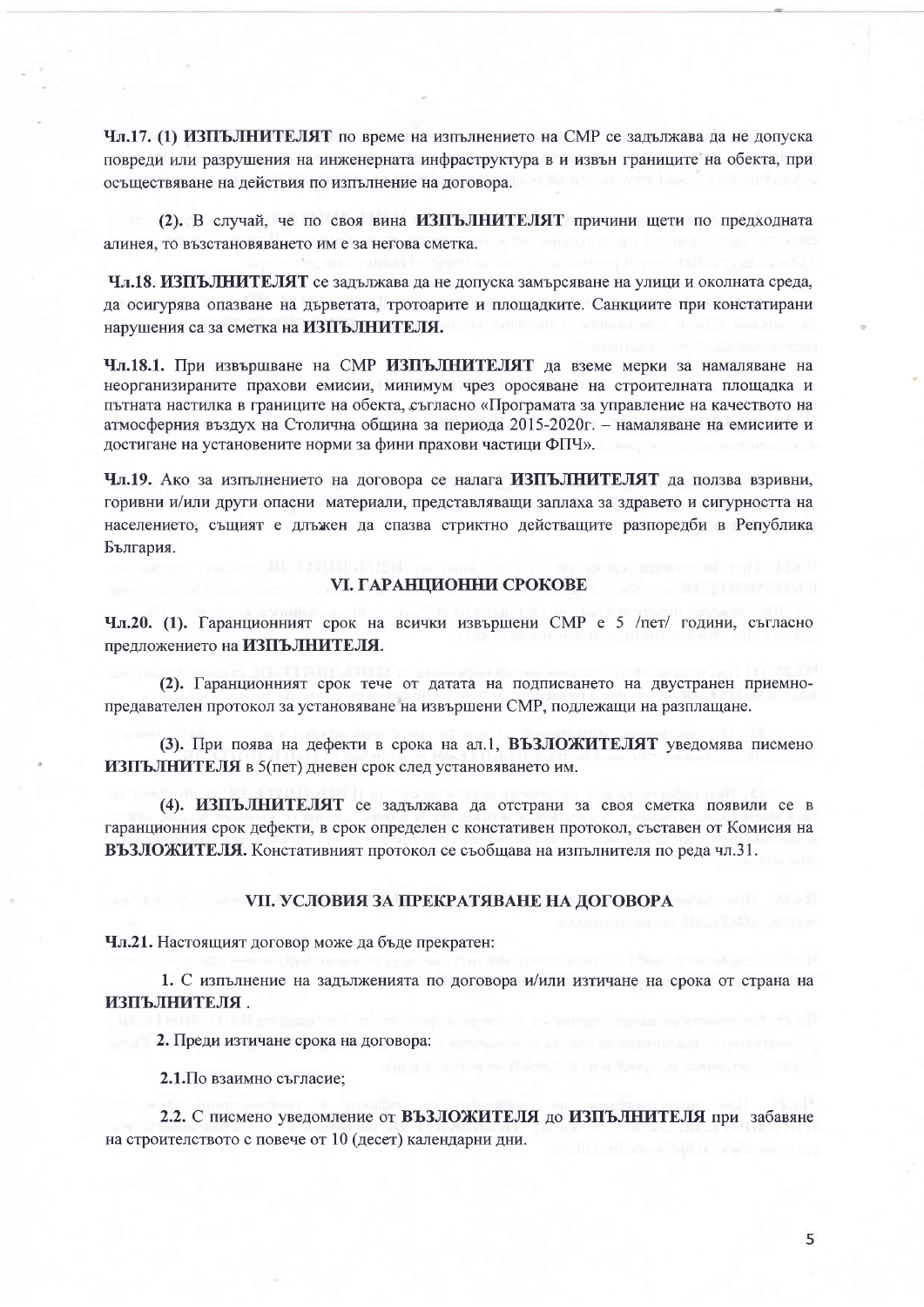2.3. Едностранно с писмено уведомление от ВЪЗЛОЖИТЕЛЯ, ако в тримесечен срок от сключването на договора не е осигурено финансиране. В този случай не се дължат неустойки на отсрещната страна за прекратяването на договора.

2.4. Едностранно с писмено уведомление от ИЗПЪЛНИТЕЛЯ, ако в тримесечен срок от сключването на договора не е осигурено финансиране. В този случай не се дължат неустойки на отсрещната страна за прекратяването на договора.

3. Ако в резултат на непредвидени обстоятелства ВЪЗЛОЖИТЕЛЯТ не е в състояние да изпълни своите задължения, с писмено уведомление до ИЗПЪЛНИТЕЛЯ, веднага след настъпване на обстоятелствата.

# **VIII. НЕУСТОЙКИ И САНКЦИИ**

Чл.22. ВЪЗЛОЖИТЕЛЯТ и ИЗПЪЛНИТЕЛЯТ не носят отговорност при невиновно неизпълнение на договорните си задължения.

Чл.23. Всички щети, понесени от ВЪЗЛОЖИТЕЛЯ, резултат на грешки, недостатъци и пропуски, както и в резултат от некачественото СМР и неспазване на сроковете, са за сметка на ИЗПЪЛНИТЕЛЯ.

Чл.24. При неспазване срока по чл.5 по вина на ИЗПЪЛНИТЕЛЯ, същият дължи на ВЪЗЛОЖИТЕЛЯ неустойка в размер на 1% от стойността по чл.2 от стойността на договора без ДДС, за всеки просрочен ден, но не повече от 20 % от същата стойност, която неустойка се удържа при окончателното разплащане на обекта.

Чл.25. (1) При некачествено изпълнение на поръчката от ИЗПЪЛНИТЕЛЯ, същият дължи на ВЪЗЛОЖИТЕЛЯ неустойка в размер на 20 % от стойността на договора по чл.2 без ДДС.

(2) Некачественото изпълнение се констатира с констативен протокол на Комисия, съставена от длъжностни лица на ВЪЗЛОЖИТЕЛЯ и се връчва на ИЗПЪЛНИТЕЛЯ.

(3) Неустойката по ал.1 не отменя задължението на ИЗПЪЛНИТЕЛЯ да отстрани за своя сметка констатираните недостатъци и отклонения в определения от комисията срок, както и задължението му за спазване на нормативните разпоредби и на изискванията на проектната документация.

Чл.26. При забавяне плащанията от страна на ВЪЗЛОЖИТЕЛЯ, същият дължи на ИЗПЪЛНИТЕЛЯ законната лихва.

Чл.27. Наложените глоби от държавните институции за установени нарушения при и по повод изпълнението на договора са за сметка на ИЗПЪЛНИТЕЛЯ.

Чл.28. В случаите на неизпълнение на договора в срока по чл.5 по вина на ИЗПЪЛНИТЕЛЯ, окончателното завършване на обекта се извършва по единичните фирмени цени, които са били в сила до изтичане на срока и не подлежат на актуализация.

Чл.29. При неотстраняване на появилите се дефекти в гаранционния срок от ИЗПЪЛНИТЕЛЯ, същият дължи на ВЪЗЛОЖИТЕЛЯ направените за отстраняването им разходи, както и претърпените щети.

6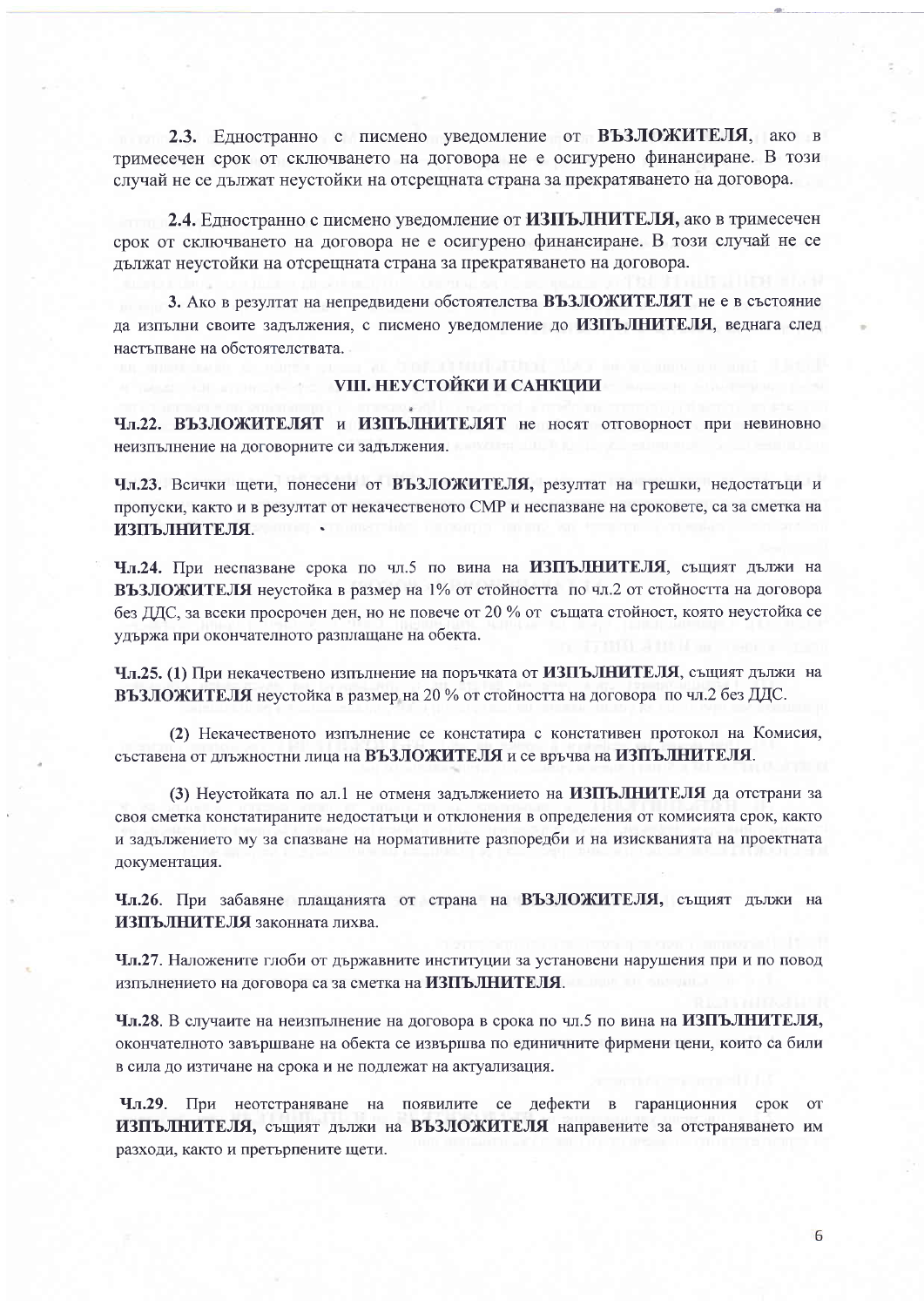### **IX. ГАРАНЦИЯ ЗА ИЗПЪЛНЕНИЕ**

Чл.30. (1) Възложителя не определя размер на гаранция за изпълнение, съгласно предоставената му възможност в чл. 111. ал. 1 от ЗОП.

# Х. ПОДИЗПЪЛНИТЕЛИ

Чл.31. (1). Когато частта от поръчката, която се изпълнява от ПОДИЗПЪЛНИТЕЛ, може да бъде предадена като отделен обект на ИЗПЪЛНИТЕЛЯ или на ВЪЗЛОЖИТЕЛЯ, ВЪЗЛОЖИТЕЛЯТ заплаща възнаграждение за тази част на ПОДИЗПЪЛНИТЕЛЯ.

Чл.31. (2). Разплащанията по т.1 се осъществяват въз основа на искане, отправено от ПОДИЗПЪЛНИТЕЛЯ до ВЪЗЛОЖИТЕЛЯ чрез ИЗПЪЛНИТЕЛЯ, който е длъжен да го предостави на възложителя в 15-дневен срок от получаването му.

Чл.31. (3). Към искането по т. 2. ИЗПЪЛНИТЕЛЯТ предоставя становище, от което да е видно дали оспорва плащанията или част от тях като недължими.

Чл.31. (4). ВЪЗЛОЖИТЕЛЯТ има право да откаже плащане по т.1, когато искането за плащане е оспорено, до момента на отстраняване на причината за отказа.

Чл.31.(5). Независимо от възможността за използване на полизпълнители отговорността за изпълнение на договора за обществена поръчка е на ИЗПЪЛНИТЕЛЯ.

Чл.31. (6). След сключване на договора и най-късно преди започване на изпълнението му, ИЗПЪЛНИТЕЛЯТ увеломява ВЪЗЛОЖИТЕЛЯ за името, данните за контакт и представителите на ПОДИЗПЪЛНИТЕЛИТЕ, посочени в офертата. ИЗПЪЛНИТЕЛЯТ уведомява ВЪЗЛОЖИТЕЛЯ за всякакви промени в предоставената информация в хода на изпълнението на поръчката.

Чл.31. (7). Замяна или включване на ПОДИЗПЪЛНИТЕЛ по време на изпълнение на договора се допуска по изключение, когато възникне необходимост, ако са изпълнени едновременно следните условия: 1. за новия ПОЛИЗПЪЛНИТЕЛ не са налице основанията за отстраняване в процедурата; 2. новият ПОДИЗПЪЛНИТЕЛ отговаря на критериите за подбор, на които е отговарял предишният ПОДИЗПЪЛНИТЕЛ, включително по отношение на дела и вида на дейностите, които ще изпълнява, коригирани съобразно изпълнените до момента дейности.

Чл.31. (8). При замяна или включване на ПОДИЗПЪЛНИТЕЛ, ИЗПЪЛНИТЕЛЯТ представя на ВЪЗЛОЖИТЕЛЯ всички документи, които доказват изпълнението на условията по т.7. заедно с копие на договора за подизпълнение или на допълнителното споразумение в тридневен срок от тяхното сключване.

## ХІ. ОБЩИ РАЗПОРЕДБИ

Чл.32.(1) Всички документи, съобщения и др. книжа, както комуникациите и плащанията между двете страни ще бъдат осъществявани на следните адреси и банкови сметки:

ВЪЗЛОЖИТЕЛ: Адрес: гр. София, П.К. 1330, район "Красна поляна"-СО, ул. "Освобождение" №25, Факс: 02 8284883, тел.: 02 9217237, E-mail: Lhbor@abv.bg

ИЗПЪЛНИТЕЛ: Адрес: гр. София, П.К. 1303, ул. "Камен Андреев" № 24, ет. 3; Факс: 02 951 65 42; тел.: 02 951 58 21; E-mail: mmconstruktion@mm-bg.com;